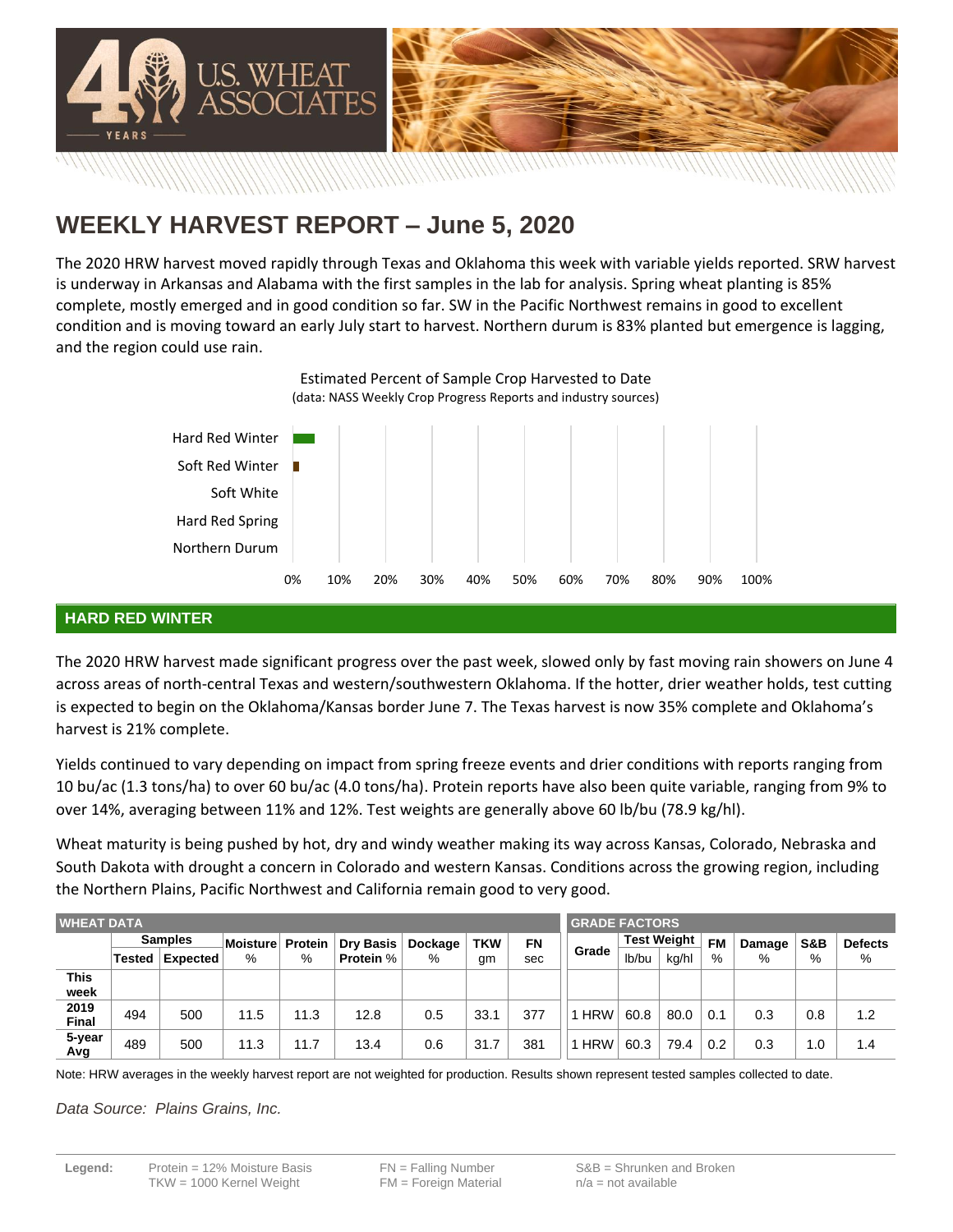## **SOFT RED WINTER**

With harvest underway in Arkansas and Alabama, the first samples were received for analysis this week. Rains and wet fields have continued to hamper harvest progress in North Carolina and Missouri. Test cutting is expected to begin in Tennessee next week and in Kentucky by June 15. Temperatures were above normal in Illinois, Indiana and Ohio, but many fields are saturated form previous rains.

Across the entire sampling region, the latest crop conditions ranged from 32% good to excellent in Arkansas to 78% in Alabama with an overall average of approximately 59% good to excellent.

| <b>WHEAT DATA</b>    |          |                |          |         | <b>GRADE FACTORS</b> |         |            |     |       |                    |       |           |        |     |                |
|----------------------|----------|----------------|----------|---------|----------------------|---------|------------|-----|-------|--------------------|-------|-----------|--------|-----|----------------|
|                      |          | <b>Samples</b> | Moisture | Protein | <b>Dry Basis</b>     | Dockage | <b>TKW</b> | FN  |       | <b>Test Weight</b> |       | <b>FM</b> | Damage | S&B | <b>Defects</b> |
|                      | Tested l | Expected       | %        | %       | <b>Protein %</b>     | %       | gm         | sec | Grade | lb/bu              | kg/hl | $\%$      | %      | %   | %              |
| This<br>week         |          |                |          |         |                      |         |            |     |       |                    |       |           |        |     |                |
| 2019<br><b>Final</b> | 261      | 300            | 12.9     | 9.3     | 10.6                 | 0.4     | 31.6       | 285 | 3 SRW | 57.9               | 76.2  | 0.2       | 0.8    | 0.8 | 1.7            |
| 5-year<br>Avg        | 360      | 371            | 12.6     | 9.6     | 11.0                 | 0.5     | 32.0       | 304 | 3 SRW | 57.9               | 76.3  | 0.1       | 1.4    | 0.6 | 2.0            |

Note: SRW averages in the weekly harvest report are simple averages of all samples tested and have not been weighted by the estimated production for each of the 18 reporting areas.

*Data Source: Great Plains Analytical Laboratory*

#### **SOFT WHITE**

The soft white winter wheat crop is progressing with 55% headed in Washington, 16% in Idaho and 85% in Oregon. The spring crop is 5% headed in Washington, 1% in Idaho and 28% in Oregon. Good weather and moisture were beneficial to the crop in Idaho, while in Washington and Oregon the crop either experienced beneficial rain or severe storms with some isolated wind and hail damage.

Overall, the winter crop is rated 65% good to excellent in Idaho, 42% in Oregon and 85% in Washington. The spring crop is rated this week at 51% good to excellent in Idaho, 37% in Oregon and 81% in Washington.

| <b>WHEAT DATA</b>    |                |          |          |         | <b>GRADE FACTORS</b> |         |            |     |           |                    |       |           |        |     |                |
|----------------------|----------------|----------|----------|---------|----------------------|---------|------------|-----|-----------|--------------------|-------|-----------|--------|-----|----------------|
|                      | <b>Samples</b> |          | Moisture | Protein | <b>Dry Basis</b>     | Dockage | <b>TKW</b> | FN  | Grade     | <b>Test Weight</b> |       | <b>FM</b> | Damage | S&B | <b>Defects</b> |
|                      | Tested         | Expected | %        | %       | Protein %            | %       | gm         | sec |           | lb/bu              | kg/hl | %         | %      | %   | %              |
| <b>This</b><br>week  |                |          |          |         |                      |         |            |     |           |                    |       |           |        |     |                |
| 2019<br><b>Final</b> | 439            | 390      | 9.9      | 10.0    | 11.5                 | 0.5     | 36.4       | 307 | <b>SW</b> | 61.6               | 81.0  | 0.0       | 0.0    | 0.5 | 0.5            |
| 5-year<br>Avg        | 455            | 404      | 9.2      | 10.0    | 11.3                 | 0.5     | 34.9       | 325 | <b>SW</b> | 60.9               | 80.0  | 0.0       | 0.0    | 0.6 | 0.7            |

Note: SW averages in the weekly harvest report are weighted for production. Results shown represent tested samples collected to date.

*Data Source: Wheat Marketing Center*

#### **HARD RED SPRING**

Nearly all the 2020 HRS wheat crop has been planted except in North Dakota, where planting is only 85% complete; cooperative weather will allow for planting to wrap up this week. This year's crop looks good with North Dakota, Minnesota and Montana rated between 81-85% good to excellent and 74% in South Dakota. Emergence is ahead of last year except in North Dakota with 52% emerged compared to 62% last year.